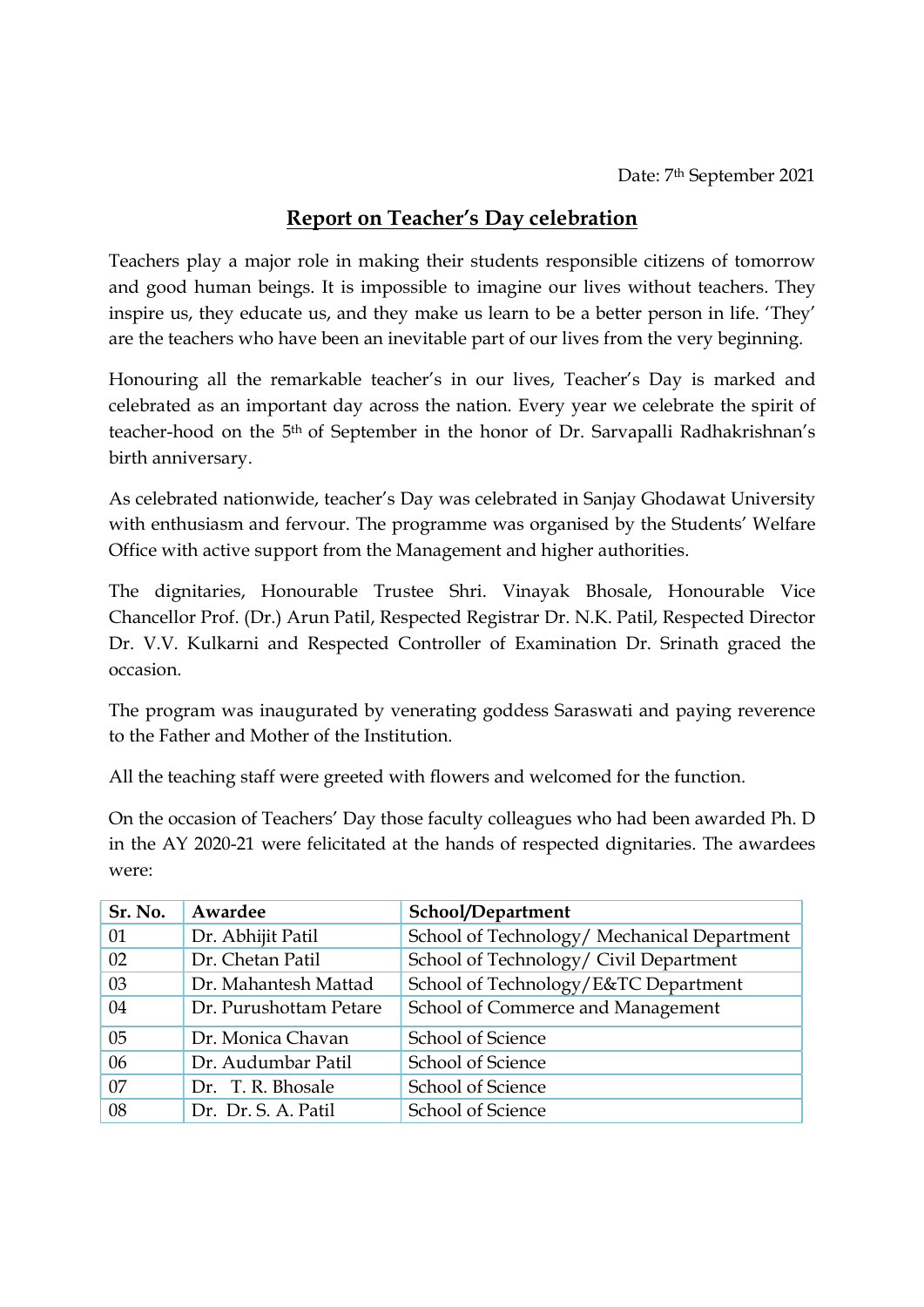The Guest speaker for the function was Mr. Sagar Prakash Raut, a Techno-savvy teacher who has virtually trained more than 10,000 teachers on Effective Virtual Teaching-Learning. He has his own YouTube channel and Blog by the name KS Educare which is followed by more than 5000 subscribers. He has won several awards as a Techno- savvy teacher for his commendable contribution to train Teachers in using ICT for effective virtual teaching-learning. A noteworthy accomplishment being the award he received from The Sakal Foundation on Teacher's Day last year.

In his welcome address Honourable Vice Chancellor addressed all Teaching staff of SGU. He appealed the teachers to make good use of ICT, Project Based Learning, and Peer learning which has to be student centric as he emphasized the importance of Outcome Based Education.

Honorable Trustee in his speech motivated the teaching staff to give their best performance and assured them of all the support. He narrated his experience as a student and how he was inspired by some teachers in his life.

The Guest speaker delivered a very informative session covering all the elements in Effective Virtual Teaching Learning right from its importance, Software/Hardware requirements, Mobile Based E-content Development, Computer based video Making as well as the outcomes of the same. The highlight of his session was the live demonstration of effective use of OBS Studio.

Amongst the students present for the function, a student from School of Commerce and Management Ms. Maithili Koparde (BBA II) expressed her gratitude towards the teachers in her speech.

The entire programme was anchored very effectively and smoothly by Dr. Snehal Shinde, Assistant Professor, School of Commerce and Management.

The programme was concluded by respected Registrar Dr. N.K. Patil by rendering a vote of thanks and was ended with exchange of greetings by the participants.